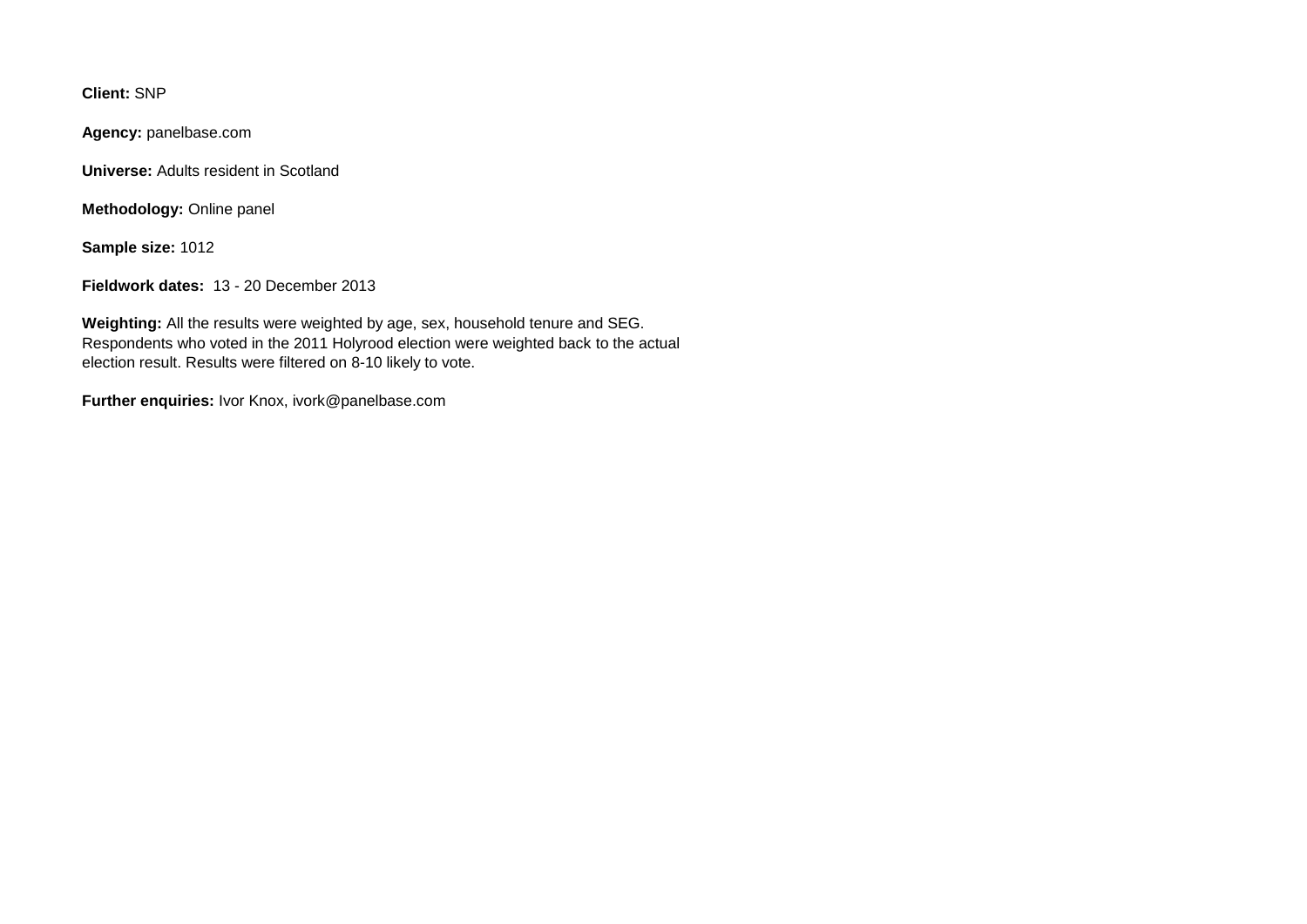| <b>Base: 842</b>                                                                                                   |                      | Total        | Gender x Age   |                   |                 |                        |                          |                 |  |  |  |  |  |
|--------------------------------------------------------------------------------------------------------------------|----------------------|--------------|----------------|-------------------|-----------------|------------------------|--------------------------|-----------------|--|--|--|--|--|
|                                                                                                                    |                      | Male x 16-34 | Male x 35-54   | Male $\times$ 55+ | Female x 16-34  | Female x 35-54         | Female x 55+             |                 |  |  |  |  |  |
| Total                                                                                                              |                      | 842          | 85             | 134               | 189             | 137                    | 150                      | 147             |  |  |  |  |  |
|                                                                                                                    |                      | (852)        | (68)           | (121)             | (202)           | (114)                  | (186)                    | (161)           |  |  |  |  |  |
|                                                                                                                    |                      | 100%         | 100%           | 100%              | 100%            | 100%                   | 100%                     | 100%            |  |  |  |  |  |
| Q8. If you did vote, who would                                                                                     | Base:                | 733          | 66             | 122               |                 | 113                    | 131                      | 134             |  |  |  |  |  |
| you vote for with your                                                                                             |                      |              |                |                   | 167             |                        |                          |                 |  |  |  |  |  |
| constituency vote? (excluding                                                                                      | <b>SNP</b>           | (743)<br>292 | (57)<br>$26 -$ | (108)<br>66       | (182)<br>69     | (95)<br>$33 -$         | (159)<br>47 <sup>°</sup> | (142)<br>52     |  |  |  |  |  |
| 'will not vote' and 'undecided')                                                                                   |                      | (304)        | (23)           | (58)              | (76)            | (28)                   | (63)                     | (56)            |  |  |  |  |  |
|                                                                                                                    |                      | 40%          | 39%            | <b>54%</b>        | 41%             | 29%                    | 36%                      | 39%             |  |  |  |  |  |
|                                                                                                                    | Labour               | 235          | 21             | 35                | 39              | 56                     | 44                       | 39              |  |  |  |  |  |
|                                                                                                                    |                      | (212)        | (16)           | (27)              | (38)            | (46)                   | (48)                     | (37)            |  |  |  |  |  |
|                                                                                                                    |                      | 32%          | 32%            | 29%               | 23%             | <b>50%</b>             | 34%                      | 29%             |  |  |  |  |  |
|                                                                                                                    | Conservative         | 110          |                | 12 <sub>1</sub>   | 38              | 9.                     | 17                       | $\overline{25}$ |  |  |  |  |  |
|                                                                                                                    |                      | (116)        | (8)            | (12)              | (40)            | (8)                    | (18)                     | (30)            |  |  |  |  |  |
|                                                                                                                    |                      | 15%          | 14%            | 10%               | 23%             | 8%                     | 13%                      | 19%             |  |  |  |  |  |
|                                                                                                                    | Liberal              | 36           |                |                   | 11 <sup>2</sup> | כ.                     | 11,                      |                 |  |  |  |  |  |
|                                                                                                                    | Democrats            | (48)         | (4)            | (1)               | (17)            | (5)                    | (13)                     | (8)             |  |  |  |  |  |
|                                                                                                                    |                      | 5%           | 7%             | $1\%$             | 6%              | 4%                     | 9%                       | 3%              |  |  |  |  |  |
|                                                                                                                    | Greens               | 22           | 2.             |                   | $\overline{0}$  | 9.                     | 6.                       |                 |  |  |  |  |  |
|                                                                                                                    |                      | (30)         | (3)            | (2)               | (1)             | (6)                    | (12)                     | (6)             |  |  |  |  |  |
|                                                                                                                    |                      | 3%           | 3%             | 1%                | $1\%$           | 8%                     | 5%                       | 2%              |  |  |  |  |  |
|                                                                                                                    | Other                | 37           |                | 6.                | 10 <sub>1</sub> | 2.                     |                          | 11              |  |  |  |  |  |
|                                                                                                                    |                      | (33)         | (3)            | (8)               | (10)            | (2)                    | (5)                      | (5)             |  |  |  |  |  |
|                                                                                                                    |                      | 5%           | 6%             | 5%                | 6%              | 2%                     | 3%                       | 8%              |  |  |  |  |  |
| Q9. And who would you vote for Base:<br>with your regional vote?<br>(excluding 'will not vote' and<br>'undecided') |                      | 729          | 66             | 123               | 165             | 115                    | 129                      | 132             |  |  |  |  |  |
|                                                                                                                    |                      | (739)        | (56)           | (108)             | (181)           | (96)                   | (157)                    | (141)           |  |  |  |  |  |
|                                                                                                                    | <b>SNP</b>           | 293          | 27.            | 64                | 70              | 32.                    | 51                       | 49              |  |  |  |  |  |
|                                                                                                                    |                      | (306)        | (23)           | (57)              | (78)            | (29)                   | (67)                     | (52)            |  |  |  |  |  |
|                                                                                                                    |                      | 40%          | 41%            | <b>52%</b>        | 42%             | 28%                    | 40%                      | 37%             |  |  |  |  |  |
|                                                                                                                    | Labour               | 224          | 20             | 31                | 34              | 62                     | 36                       | 39              |  |  |  |  |  |
|                                                                                                                    |                      | (206)        | (16)           | (25)              | (35)            | (50)                   | (42)                     | (38)            |  |  |  |  |  |
|                                                                                                                    |                      |              |                |                   | 21%             |                        |                          | 30%<br>         |  |  |  |  |  |
|                                                                                                                    | Conservative         | 103          |                | 13.               | 34.             |                        |                          | 24              |  |  |  |  |  |
|                                                                                                                    |                      | (104)        |                | (13)              | (35)            |                        | (15)                     | (28)            |  |  |  |  |  |
|                                                                                                                    |                      | <b>14%</b>   | 15%            | 11%               | 21%             | 7% ·                   | <b>12%</b>               | 18%             |  |  |  |  |  |
|                                                                                                                    | Liberal<br>Democrats | 39           |                |                   | 12              |                        | 11                       |                 |  |  |  |  |  |
|                                                                                                                    |                      | (53)<br>5%   | (4)<br>7%      | (3)<br>3%         | (18)<br>7%      | (3)<br>2%              | (13)<br>8%               | (12)<br>6%      |  |  |  |  |  |
|                                                                                                                    |                      |              |                |                   |                 |                        |                          |                 |  |  |  |  |  |
|                                                                                                                    | Greens               | 36<br>(40)   | (3)            | (3)               | (5)             | 10 <sup>1</sup><br>(7) | 11<br>(14)               | (8)             |  |  |  |  |  |
|                                                                                                                    |                      | 5%           | <b>3%</b>      | 4%                | 3% ·            | 8%                     | 9%                       | 3%              |  |  |  |  |  |
|                                                                                                                    | Other                | 35           |                |                   | 10.             |                        |                          |                 |  |  |  |  |  |
|                                                                                                                    |                      | (30)         | (3)            |                   | (10)            |                        | (6)                      |                 |  |  |  |  |  |
|                                                                                                                    |                      | <b>5%</b>    | 5%             | 6%                | 6%              | $< 1\%$                | 3%                       | 6%              |  |  |  |  |  |

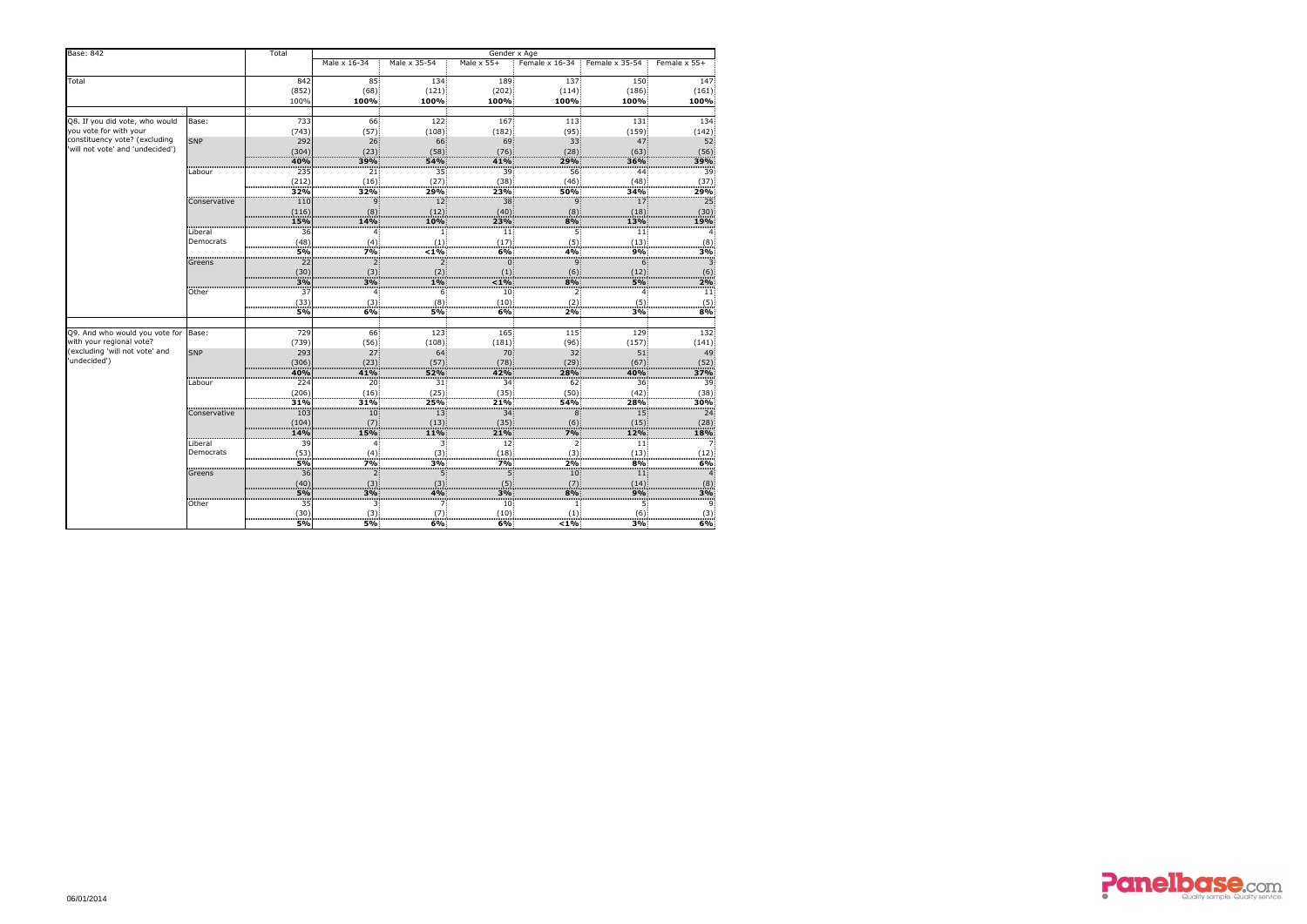| Q8. If you did vote, who would       | Base:               | 842        | 85              | 134             | 189                 | 137                 | 150                 | 147        |
|--------------------------------------|---------------------|------------|-----------------|-----------------|---------------------|---------------------|---------------------|------------|
| you vote for with your               |                     | (852)      | (68)            | (121)           | (202)               | (114)               | (186)               | (161)      |
| constituency vote?                   | <b>SNP</b>          | 292        | 26 <sup>1</sup> | 66              | 69                  | 33 <sup>1</sup>     | 47                  | 52         |
|                                      |                     | (304)      | (23)            | (58)            | (76)                | (28)                | (63)                | (56)       |
|                                      |                     | 35%        | <b>30%</b>      | 49%             | 36%                 | 24%                 | 32%                 | 35%        |
|                                      | Labour              | 235        | 21              | 35              | 39                  | 56                  | 44                  | 39         |
|                                      |                     | (212)<br>  | (16)            | (27)            | (38)                | (46)                | (48)                | (37)       |
|                                      |                     | 28%        | <b>25%</b>      | <b>26%</b>      | 21%                 | 41%                 | 30%                 | 27%        |
|                                      | Conservative        | <b>110</b> | 9:              | 12 <sub>1</sub> | 38                  | 9.                  | 17                  | 25         |
|                                      |                     | (116)      | (8)             | (12)            | (40)                | (8)                 | (18)                | (30)       |
|                                      |                     | 13%        | <b>11%</b>      | 9%              | 20%                 | 7%                  | 11%                 | 17%        |
|                                      | Liberal             | 36         |                 |                 | 11 <sub>1</sub>     |                     | $ 11\rangle$        |            |
|                                      | Democrats           | (48)       | (4)             | (1)             | (17)                | (5)                 | (13)                | (8)        |
|                                      |                     | 4%         | 5%              | $1\%$           | 6%                  | 3%                  | 8%                  | 3%         |
|                                      | Greens              | 22         |                 |                 |                     | 9.                  |                     |            |
|                                      |                     | (30)       | (3)             | (2)             | (1)                 | (6)                 | (12)                | (6)        |
|                                      |                     | 3%         | 2%              | 1%              | $1\%$               | 6%                  | 4%                  | 2%         |
|                                      | Other               | 37         |                 | ь.              | 10 <sup>1</sup>     | 2.                  |                     | 11         |
|                                      |                     | (33)       | (3)             | (8)             | (10)                | (2)                 | (5)                 | (5)        |
|                                      |                     | 4%         | 4%              | 5%              | 6%                  | $1\%$               | 3%                  | 7%         |
|                                      | Will not vote       | (0)        | 0.              | $\overline{0}$  | 0.                  | $\overline{0}$      |                     |            |
|                                      |                     | n          | (0)<br>$\Omega$ | (0)<br>$\Omega$ | (0)<br>$\mathbf{0}$ | (0)<br>$\mathbf{0}$ | (0)<br>$\mathbf{0}$ | (0)        |
|                                      | Undecided /         | 110        | 19              | 12              | 22                  | 23                  | 20 <sup>2</sup>     |            |
|                                      | don't know          | (109)      | (11)            | (13)            | (20)                | (19)                | (27)                | 13         |
|                                      |                     | 13%        | 22%             | 9%              | 12%                 | <b>17%</b>          | 13%                 | (19)<br>9% |
|                                      |                     |            |                 |                 |                     |                     |                     |            |
| Q9. And who would you vote for Base: |                     | 842        | 85              | 134             | 189                 | 137                 | 150                 | 147        |
| with your regional vote?             |                     | (852)      | (68)            | (121)           | (202)               | (114)               | (186)               | (161)      |
|                                      | <b>SNP</b>          | 293        | 27              | 64              | 70                  | 32 <sub>1</sub>     | 51                  | 49         |
|                                      |                     | (306)      | (23)            | (57)            | (78)                | (29)                | (67)                | (52)       |
|                                      |                     | 35%        | 32%             | 47%             | 37%                 | 24%                 | 34%                 | 33%        |
|                                      | Labour              | 224        | 20 <sub>2</sub> | 31              | 34                  | 62                  | 36                  | 39         |
|                                      |                     | (206)      | (16)            | (25)            | (35)                | (50)                | (42)                | (38)       |
|                                      |                     | 27%        | 24%             | <b>23%</b>      | <b>18%</b>          | 46%                 | 24%                 | 27%        |
|                                      | <b>Conservative</b> | 103        | 10.             | 13.             | 34.                 |                     | 15.                 | 24         |
|                                      |                     | (104)      |                 | (13)            | (35)                | (6)                 | (15)                | (28)       |
|                                      |                     | 12%        | <b>11%</b>      | 10%             | <b>18%</b>          | 6%                  | 10%                 | 16%        |
|                                      | Liberal             | 39         |                 |                 | 12                  |                     | 11                  |            |
|                                      | Democrats           | (53)       | (4)             | (3)             | (18)                | (3)                 | (13)                | (12)       |
|                                      |                     | ñomo<br>5% | 5%              | 2%              | 6%                  | 1%                  | 7%                  | 5%         |
|                                      | Greens              | 36         |                 |                 |                     | 10 <sub>1</sub>     | 11                  |            |
|                                      |                     | (40)       | (3)             | (3)             | (5)                 | (7)                 | (14)                |            |
|                                      |                     | 4%         | 2%              | 3%              | 3%                  | 7%                  | 7%                  | 2%         |
|                                      | Other               | 35         |                 |                 | $10^{\circ}$        |                     |                     |            |
|                                      |                     | (30)       | (3)             | (7)             | (10)                | (1)                 | (6)                 | (3)        |
|                                      |                     | 4%         | 4%              | 6%              | 6%                  | $< 1\%$             | 3%                  | 6%         |
|                                      | Will not vote       |            | 0.              | 0               |                     |                     |                     |            |
|                                      |                     | (1)        | (0)             | (0)             | (1)                 | (0)                 | (0)                 | (0)        |
|                                      |                     | < 1%       |                 |                 | $1\%$               |                     |                     |            |
|                                      | Undecided /         | 112        | 18.             | 11.             | 23                  | 22:                 | 21                  | 15         |
|                                      | don't know          | (112)      | $(12)$ :        | (13)            | (20)                | $(18)$ :            | (29)                | (20)       |
|                                      |                     | 13%        | <b>22%</b>      | 8%              | 12%                 | <b>16%</b>          | <b>14%</b>          | 10%        |
|                                      |                     |            |                 |                 |                     |                     |                     |            |